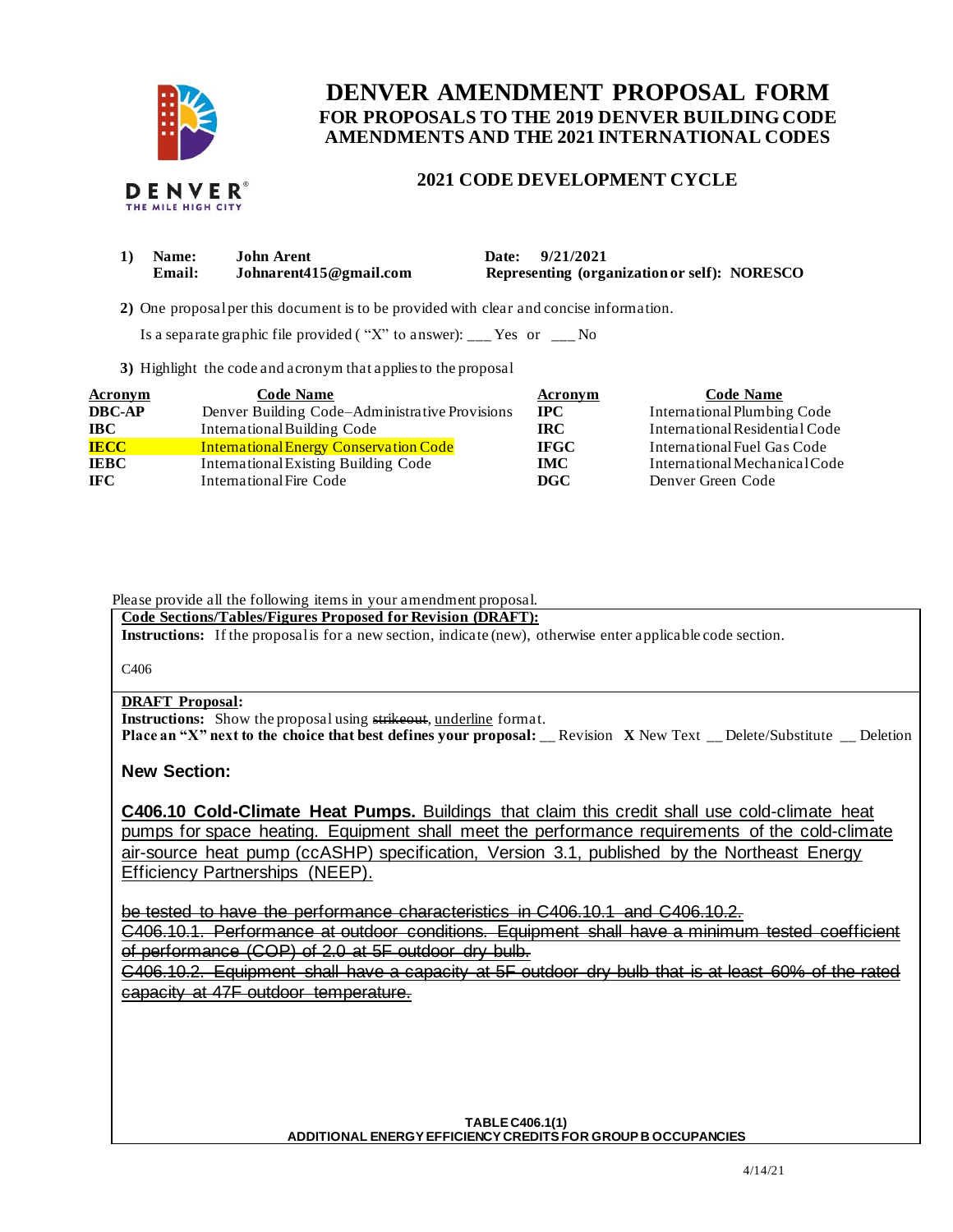| <b>SECTION</b>                   | 5Β        |
|----------------------------------|-----------|
| C406.2.1:5%                      |           |
| heating efficiency               |           |
| improvement                      | NA.       |
|                                  |           |
| C406.2.2:5%                      |           |
| cooling efficiency               | 2         |
| improvement                      |           |
| C406.2.3: 10%                    |           |
| heating efficiency               |           |
| improvement                      | 1         |
| C406.2.4: 10%                    |           |
| cooling efficiency               |           |
| improvement                      | 5         |
|                                  |           |
| C406.3: Reduced lighting power   |           |
|                                  | 8         |
| C406.4: Enhanced                 |           |
| digitallighting                  | 2         |
| controls                         |           |
| C406.5: On-site renewable energy |           |
|                                  | 9         |
| C406.6: Dedicated outdoor air    |           |
|                                  | 36        |
| C406.7.2:                        |           |
| Recovered or                     |           |
| renewable water                  | NA.       |
| heating                          |           |
| C406.7.3: Efficient              |           |
| fossilfuel water                 |           |
| heater                           | NA.       |
|                                  |           |
| C406.7.4: Heat pump water heater | <b>NA</b> |
|                                  |           |
| C406.8: Enhanced                 |           |
| envelope                         | 7         |
| performance                      |           |
| C406.9: Reduced air infiltration |           |
|                                  | 4         |
|                                  |           |
| C406.10 Cold-climate heat pump   |           |
|                                  | <u>8</u>  |
|                                  |           |
|                                  |           |

 *Note: There would be a similar additional row to the energy efficient credit tables for other occupancies, with an additional credit C406.10 for qualifying systems for occupancies R and I (10 points), E (6 points), M (6 points), and 5 points for other occupancies.* 

 **Supporting Information:**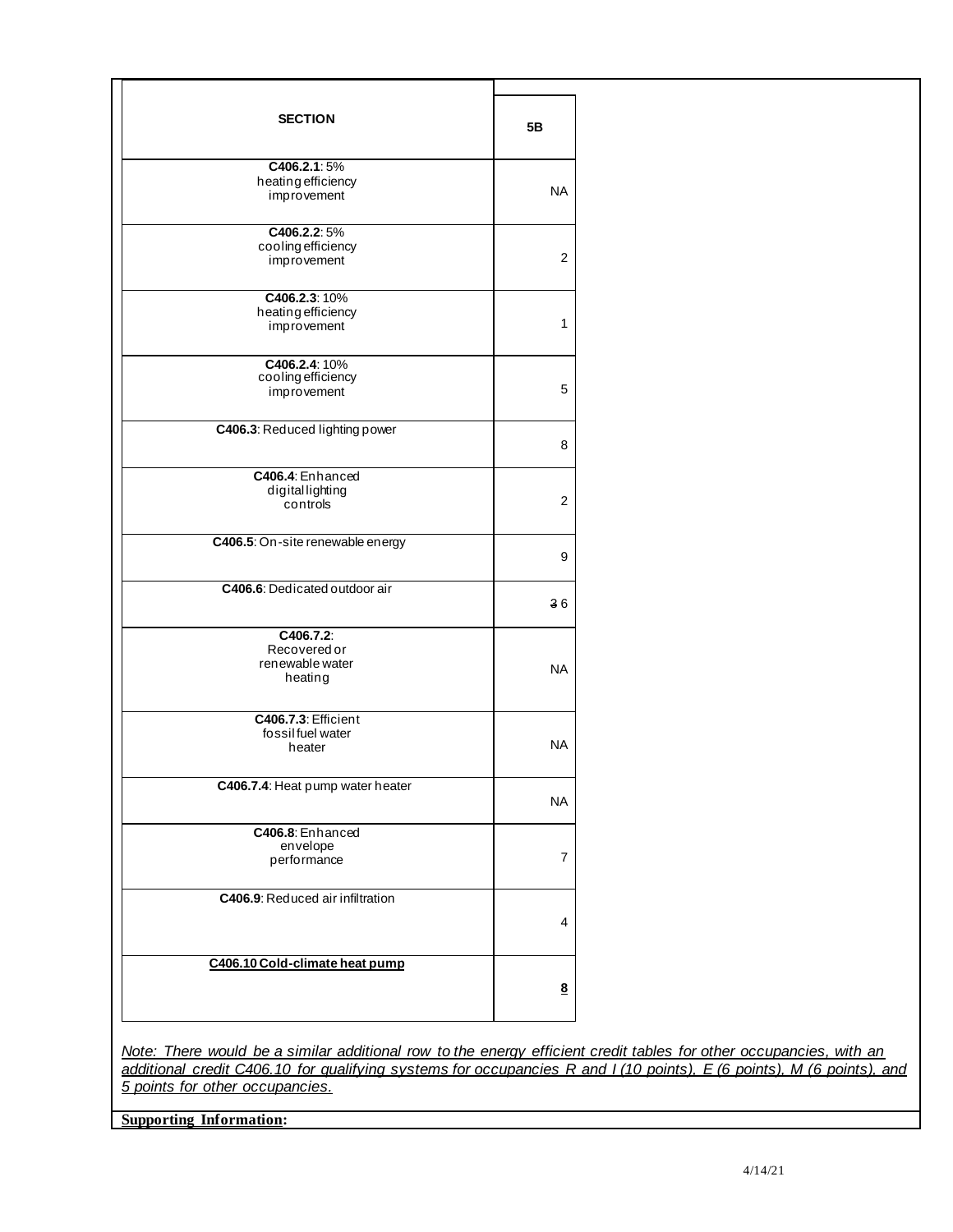All proposals must include a written explanation and justification as to how they address physical, environmental, and/or customary characteristics that are specific to the City and County of Denver. The following questions must be answered for a proposalto be considered.

- Purpose: What does your proposalachieve?
- Reason: Why is your proposalnecessary?
- Substantiation: Why is your proposalvalid? (i.e. technicaljustification)

 **Purpose:** this proposal introduces a new energy efficiency credit to section C406 of the Denver amendments to the IECC. The credit would provide efficiency points for projects that exclusively utilize cold-climate heat pump technology to contribute towards the city and state's decarbonization goals. The cold-climate heat pumps limit the use of electric resistance heating to very cold outdoor air temperatures. While the technology does not eliminate electric resistance heating completely, it does improve performance in Denver's winter climate conditions, while promoting Denver's electrification goals. This measure moves the city towards electrification goals.

 Qualifying equipment must meet performance specification similar to the Northeast Energy Efficiency Partnership's air-source cold-climate heat pump program. The specification requires participating manufacturers to test and publish capacity and energy performance at 5F outdoor conditions.

 Heat pumps tend to lose some of their rated efficiency and capacity at low outdoor air temperatures. The cold-climate heat pumps listed in the NEEP database have approximately 40% lower capacity at 5F than the capacity at the rated condition of 47F. The following additional criteria are recommended:

- 1. The tested coefficient of performance (COP) at 5F is at least 2.0.
- 2. All cold-climate heat pumps are sized to meet 80% of the heating demand at 5F without supplemental heat.

 A related proposal adjusts the energy efficiency credits in the Denver Building Code (IECC), to (1) require additional efficiency to get credit points and (2) establish a higher efficiency tier for additional credit points. The credit points for packaged equipment should be based on both full-load and part-load efficiency metrics, where present.

**Reason:** Equipment with this performance is available for many smaller split and packaged heat pumps, but projects do not always specify the high-performance equipment. Conventional heat pumps can occasionally be configured in multifamily buildings to use supplemental electric resistance heat even at mild outdoor temperatures, to rapidly "boost" the temperature to setpoint..

 Providing incentives for cold-climate heat pumps is important because it allows for electricity-based space heating. Conventional heat pumps begin to lose their performance and capacity at milder outdoor air temperatures and use supplemental resistance heat more frequently, which can result in high winter energy use. Credits for CCHPs will move the industry away from using gas for space heating.

 Revising the efficiency credit in the IECC to align with high-performance and best-in-class equipment will provide additional flexibility, while load performance will save additional energy. The current credit points are limited to equipment that is only slightly more efficient than federal incentivizing high performance equipment. In commercial buildings, equipment runs most often at part-load, and equipment with high partminimums.

**Substantiation**: Identify high-performance equipment meeting the proposed Standard for all applicable equipment categories.

## NEEP, Cold Climate Air-Source Heat Pump Specification (Version 3.0) As facilitated by Northeast Energy Efficiency Partnerships (NEEP) EFFECTIVE JANUARY 1, 2019

 The following specification defines a set of performance requirements and reportingrequirements to meet the voluntary "Cold - climate Air-Source Heat Pump Specification" (ccASHP Specification). The specification was designed to identify air-source heat pumps that are best suited to heat efficiently in cold climates (IECC climate zone 4 and higher). The specification is intended as a model equipment specification to be used broadly by energy efficiency program administrators in cold climates as a minimum requirement for program qualification. It also is intended for engineers, contractors, and other practitioners who need assurance that the equipment they select will have the required heating capacity at design temperature without unnecessary oversizing, and will serve the load efficiently throughout the ambient temperature range. Stakeholders should be aware that simply meeting the performance requirements does not necessarily mean a product is appropriate for all cold climate applications. Consumers, contractors, and designers should review building loads, equipment capacities at design temperatures, and other important factors before selecting equipment.

### Scope

• Air-to-air, split system heat pumps

 • Indoor and outdoor units must be part of an AHRI matched system, defined by federal regulation 10CFR §430.2 as a central air conditioning heat pump